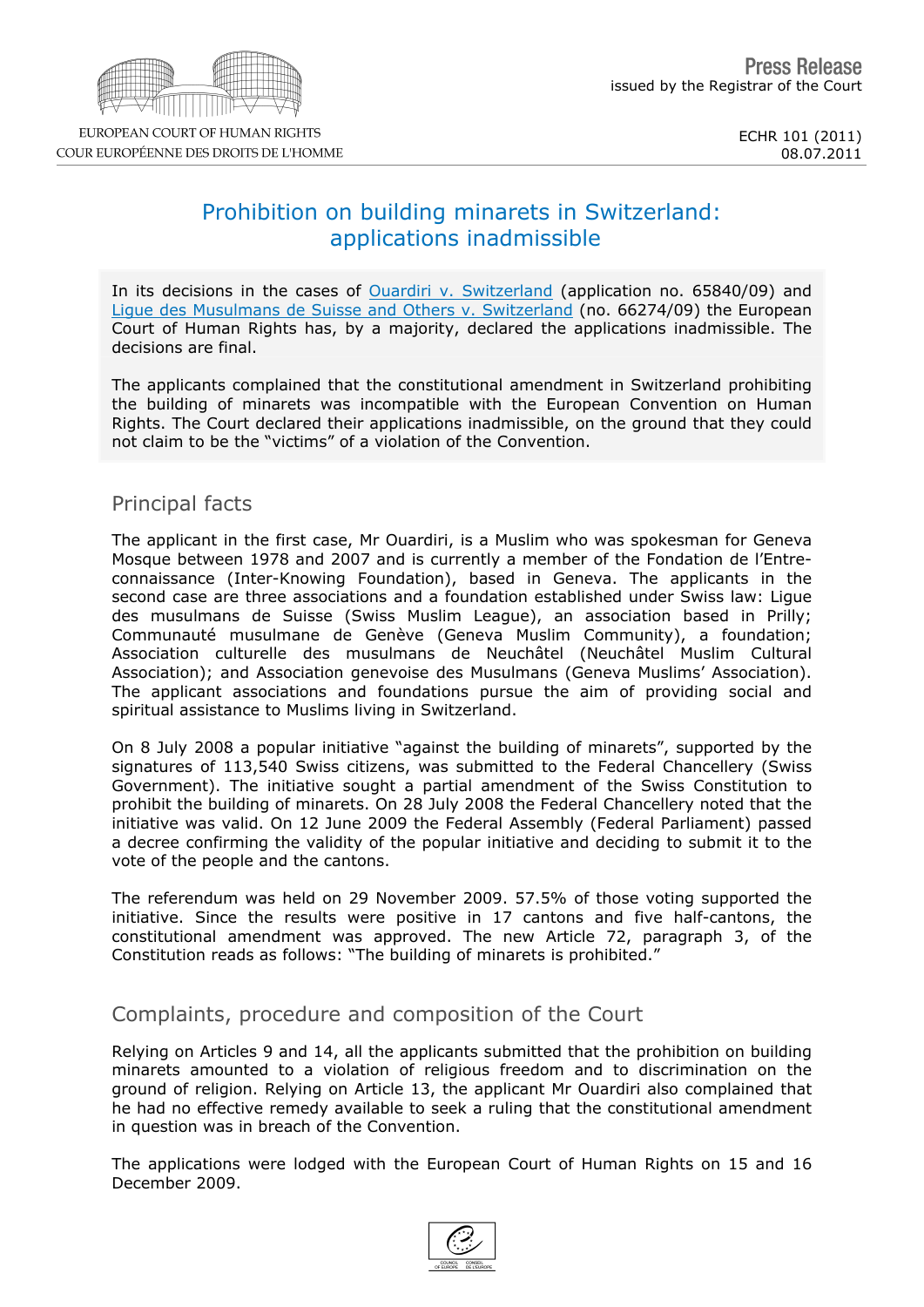The decision was given by a Chamber of seven judges, composed as follows:

Françoise **Tulkens** (Belgium), *President*, Danutė **Jočienė** (Lithuania), David Thór **Björgvinsson** (Iceland), Giorgio **Malinverni** (Switzerland), András **Sajó** (Hungary), Işıl **Karakaş** (Turkey), Paulo **Pinto de Albuquerque** (Portugal)*, Judges*,

and also Françoise **Elens-Passos**, *Deputy Section Registrar.*

## Decision of the Court

## Articles 9 and 14 (all the applicants)

The Court pointed out that for an application to be admissible, it had to be lodged by an applicant who could claim to be the "victim" of a violation of the Convention (Article 34 of the Convention). This mainly concerned direct victims of the alleged violation, in other words the persons directly affected by the matters allegedly constituting the interference. However, the Court also accepted, in very exceptional cases, that certain persons capable of being affected by the matters allegedly constituting the interference could qualify as indirect or potential victims.

As far as the applicants in the present cases were concerned, the Court noted at the outset that their main complaint was that the disputed constitutional provision offended their religious beliefs; however, they did not allege that it had had any practical effect on them. In the Court's view, they were therefore not direct victims of the alleged violation of the Convention. Nor were they indirect victims.

It remained for the Court to determine whether they could claim to be potential victims. The Court noted that the applicants had not argued that they might be envisaging building a mosque with a minaret in the near future. They had therefore not shown that the constitutional provision in question was likely to be applied to them. The mere possibility that that might happen at some point in the more distant future was not sufficient in the Court's view. Accordingly, since the applications were solely intended to challenge a constitutional provision applicable in a general manner in Switzerland, the Court considered that the applicants had not shown that there were any highly exceptional circumstances capable of conferring on them the status of potential victims.

The Court further held that the Swiss courts would be able to review the compatibility with the Convention of any subsequent refusal to allow the construction of a minaret. It referred in that connection to a recent judgment of the Federal Court.

Accordingly, in both cases the Court declared these complaints inadmissible and dismissed them in accordance with Article 35 §§ 3 and 4 of the Convention.

## Article 13 (Mr Ouardiri)

The Court reiterated that Article 13 did not guarantee a remedy allowing a State's legislation to be challenged on the ground of being contrary to the Convention.

This complaint was therefore manifestly ill-founded. The Court thus declared it inadmissible and dismissed it in accordance with Article 35 §§ 3 and 4 of the Convention.

*The decisions are available only in French.*